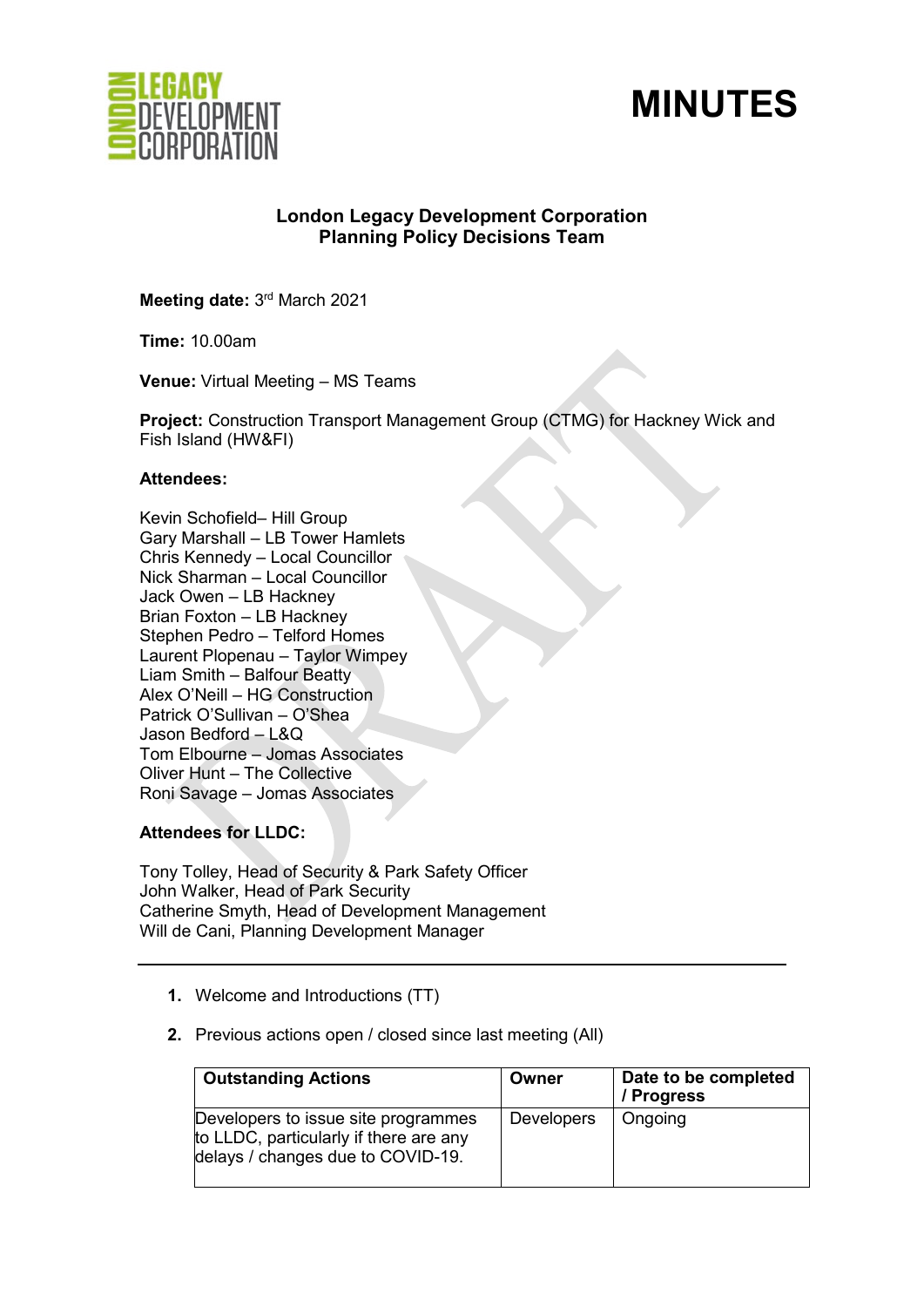| LBH are in the process of hiring two<br>enforcement officers.                                                           | LLDC &<br><b>Boroughs</b> | Open |
|-------------------------------------------------------------------------------------------------------------------------|---------------------------|------|
| Review and identify short, medium<br>and long-term infrastructure solutions<br>along Wallis Road and White Post<br>Lane | LLDC &<br>Borough         | Open |

- *BF queried the state of the lining at the Wallis Road and Hepscott Road that could be improved and refreshed.*
- *GM confirmed he would seek to address and re-line the area along Wallis Road and Hepscott Road.*
- **3.** Discussion on development sites (All)

# *Telford Homes – Wallis Road*

- *SP confirmed Block A would be handed over on 15th March to Poplar Harker who are receiving enquiries about servicing and deliveries. The private units will be handed over in the next financial year.*
- *SP confirmed access remains from the LLDC compound to the north of Hackney Wick station from Wallis Road*
- *SP confirmed lateral flow testing will be ongoing for Telford Homes staff only on-site.*
- *SP confirmed he has informed subcontractors of LLDC test centre that is available.*
- *SP confirmed no positive COVID-19 cases have been returned to-date.*
- *SP confirmed traffic gate marshals are still in place.*
- *TT raised issue with JO in relation to videos taken recently under Wallis Road bridge*

# *L&Q – Bream Street*

- *JB sent apologies for missing the previous HW&FI CTMG meeting*
- *JB confirmed they have handed over Block D last month which is a private market block*
- *JB confirmed landscaping works are ongoing across the site*
- *JB confirmed no. of occupations is increasing as works continue and L&Q are managing moving in through COVID limits*
- *JB confirmed two gates are in operation and Bream Street gate is managed by gate marshals*
- *JB confirmed they are currently working on the final stages of overall programme and expecting to move off-site by July / August*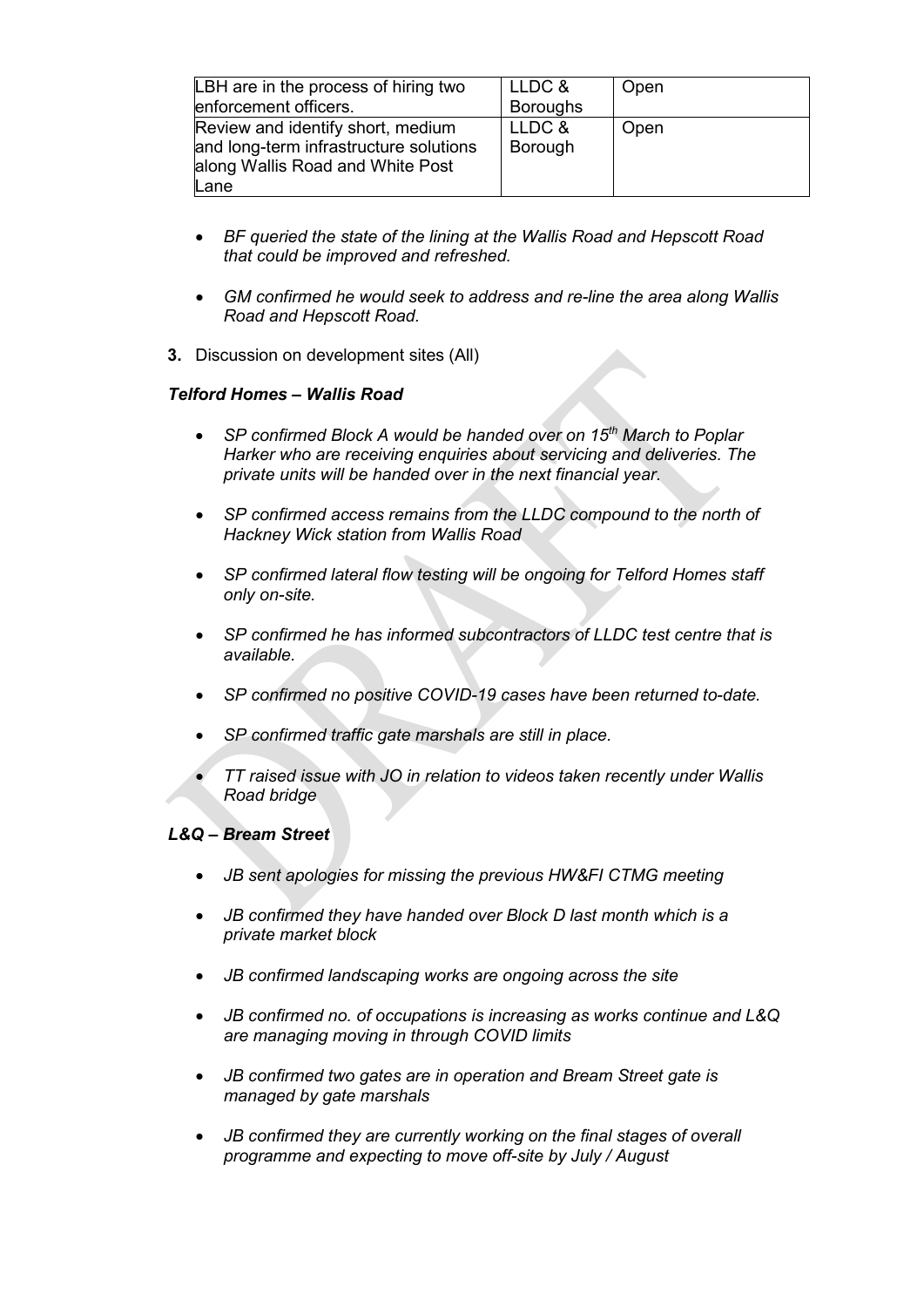- *JB confirmed additional signage has been delivered to address issues identified by TT*
- *JB confirmed COVID-19 measures are working well and last positive test was returned over 7 weeks ago*
- *GM queried which Riney's contact was involved in the issue that arisued during February*

# *Hill Group – Wyke Road*

- *KS confirmed on-site testing is ongoing and Hill Group have informed site operatives of LLDC test centre*
- *KS confirmed Hill Group are currently working on last 5 blocks before completion, the next handover will likely be June 2021.*
- *KS confirmed single gate and traffic marshals are still in operation*
- *KS confirmed they've experienced a small amount of congestion recently and having to utilise set down area to alleviate along Wyke Road.*
- *KS confirmed they're currently operating at approximately 140 site operatives*
- *KS confirmed all COVID measures are still in place and working well following positive test last month.*
- *KS confirmed daily graffiti checks and hoarding monitoring is ongoing*
- *KS confirmed all statutory utilities have been completed. Final s278 works will be co-ordinated with LBTH at the end of the overall programme towards the end of the year.*
- *KS confirmed crane removal is planned for 12th May that will require parking bay suspension.*

#### *Balfour Beatty - Bridges*

- *LS confirmed works are continuing to hand bridge over in April 2021*
- *LS confirmed drainage and utilities works are ongoing*
- *LS confirmed landscaping works on the Park-side of their site are almost complete*
- *LS confirmed Thames Water connection works have been completed and Cadent have also completed their works. Power On are expected to follow the Cadent works with the road closure to remain in place.*
- *LS queried whether any person had a contact at Power On to obtain Traffic Management Plans*
- *TT raised issues with traffic / diversion signage in place and LS confirmed he would action following the meeting*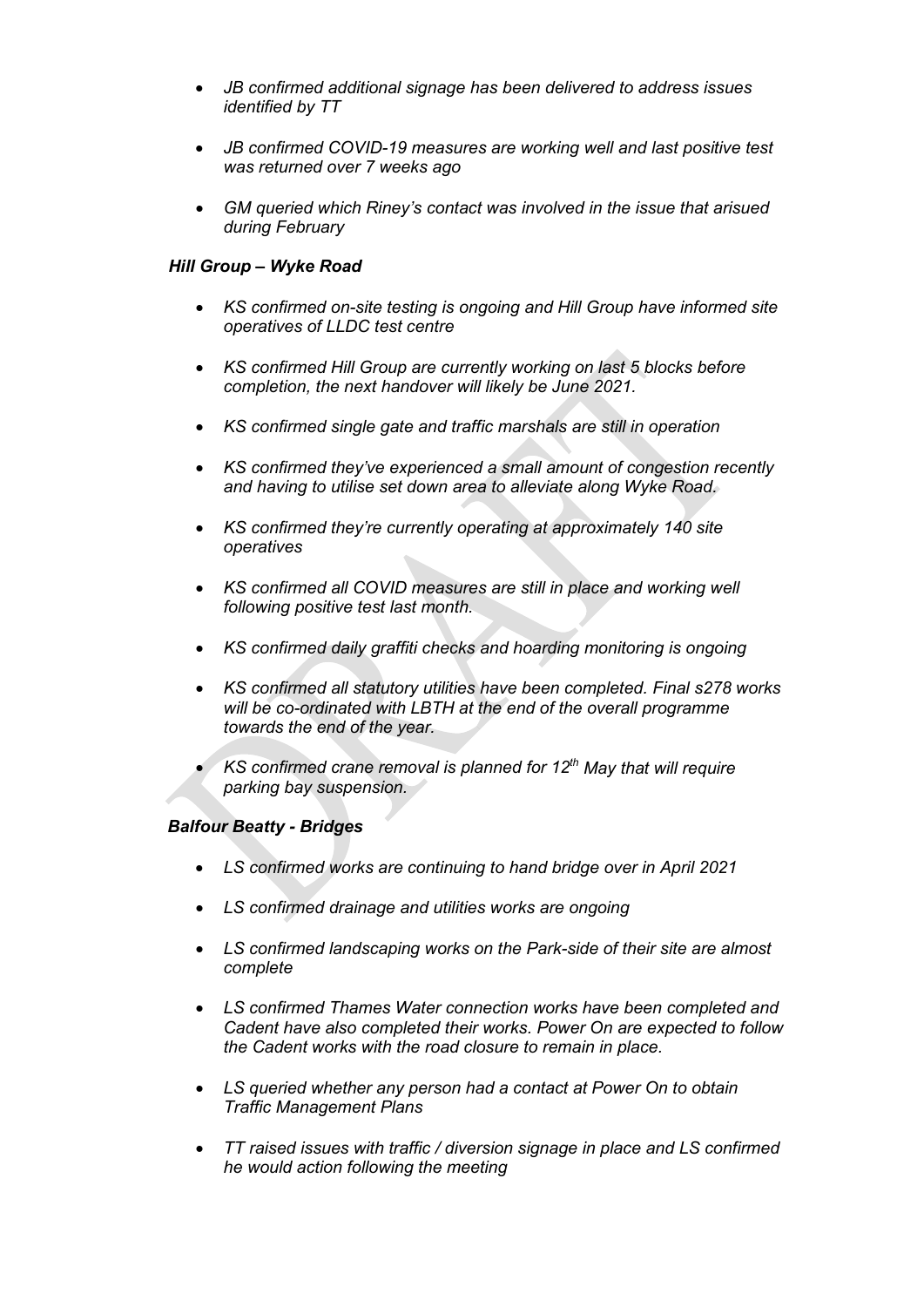- *GM raised issue of complaints of vehicles travelling down Monier Road in relation to speeds and LBTH are intending to start to monitor*
- *CS queried whether LS was aware of lift installation works in adjacent residential block. LS confirmed they are aiming for mid-April to complete.*

# *Taylor Wimpey*

#### *Monier Road*

- *LP confirmed works are still at an early stage and taking place within the site boundaries*
- *LP confirmed works are ongoing on Blocks A, B and C are at slab, ground and first floor stage*
- *LP confirmed lateral flow testing is ongoing for all site operatives*
- *LP confirmed one positive case has been returned and appropriate action was taken*

#### *Wick Lane*

• *JL sent his apologies and confirmed he would provide an update after the meeting* 

#### *HG Construction - Dace Road*

- *AO confirmed superstructure works have been completed on three of the blocks and works on the structures of the other blocks are ongoing*
- *AO confirmed they're currently operating at approximately 30-40 deliveries a week*
- *AO confirmed gate marshals are in place and road sweepers are carrying out weekly cleans*
- *AO confirmed additional COVID measures have been implemented and are working well*
- *TT raised issue of HG Construction stacking vehicles outside their site between 7am and 9am which is adversely affecting the local road network, residents and businesses*
- *TT commended HG construction for improving road cleanliness around their site*
- *JB raised issue of lorries parking up outside Dace Road site early in the morning causing conflicts and safety issues between various users and vehicles.*

#### *Stem and Agate - Lord Napier*

• *The group noted no representative attended from Stem and Agate in relation to their site and WDC confirmed he would get an update via email*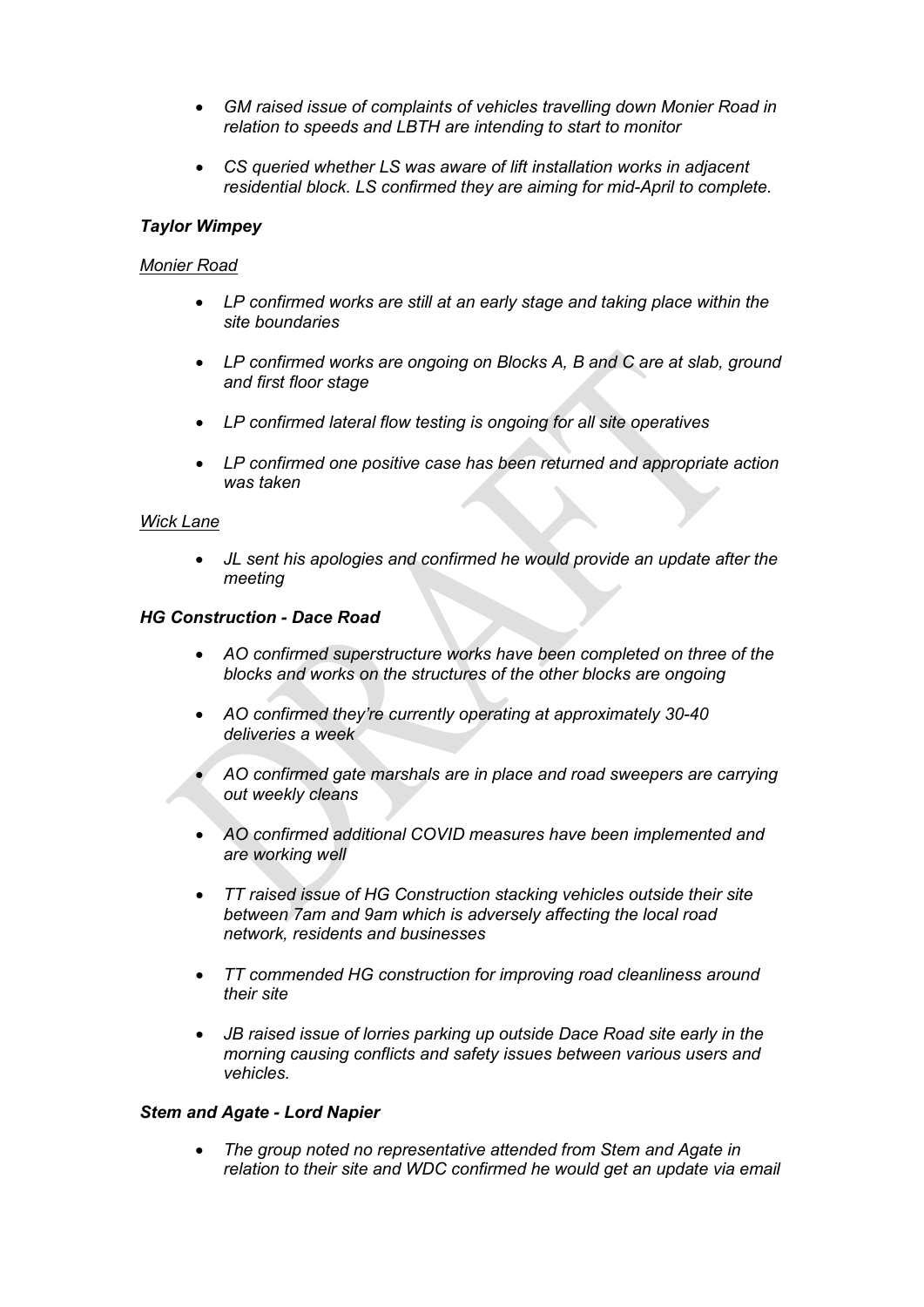*and circulate to the group after the meeting which would be open to comments and questions.*

# *59 Wallis Road*

- *LM confirmed soft-strip works have commenced*
- *LM confirmed three parking bays have been suspended in preparation of commencement of the works.*
- *LM confirmed piling works will commence later in March 2021*

# *Wickside – O shea's*

• *PoS confirmed O Shea's still have no start date* 

# *34-38 Wallis Road – The Collective*

- *OH confirmed 4 months' worth of remediation works will commence and then followed by more intensive works*
- *OH confirmed site access will be from corner of Hepscott and White Post Lane*
- *TT suggested workshop with OH and team to co-ordinate construction management with LBTH, LBH and TfL*
- *NS raised issue of contamination and sought reassurance of preparations in relation to contamination risks*
- *CS confirmed planning conditions would require sign-off on remediation and unexpected contamination conditions would also be in place*
- *CK confirmed Jomas and The Collective's webinar to local residents was particularly helpful and re-assuring in terms of risks of contamination from development*
- *OH supported CK's comments in terms of watching the webinar to understand more in relation to potential contamination risks*
- *RS explained the technical risks, measures and processes The Collective will be taking on site to reduce and mitigate contamination and odour risks*

# **AOB**

- TT provided an update to the group in relation to the LLDC COVID test centre and invited all developers to utilise the facility
- TT raised Mayor's anti-idling campaign that has been launched and will be expected to be complied with from all sites and vehicles
- NS praised the group and participants for co-ordination and recognised reopening of schools will pose more challenges